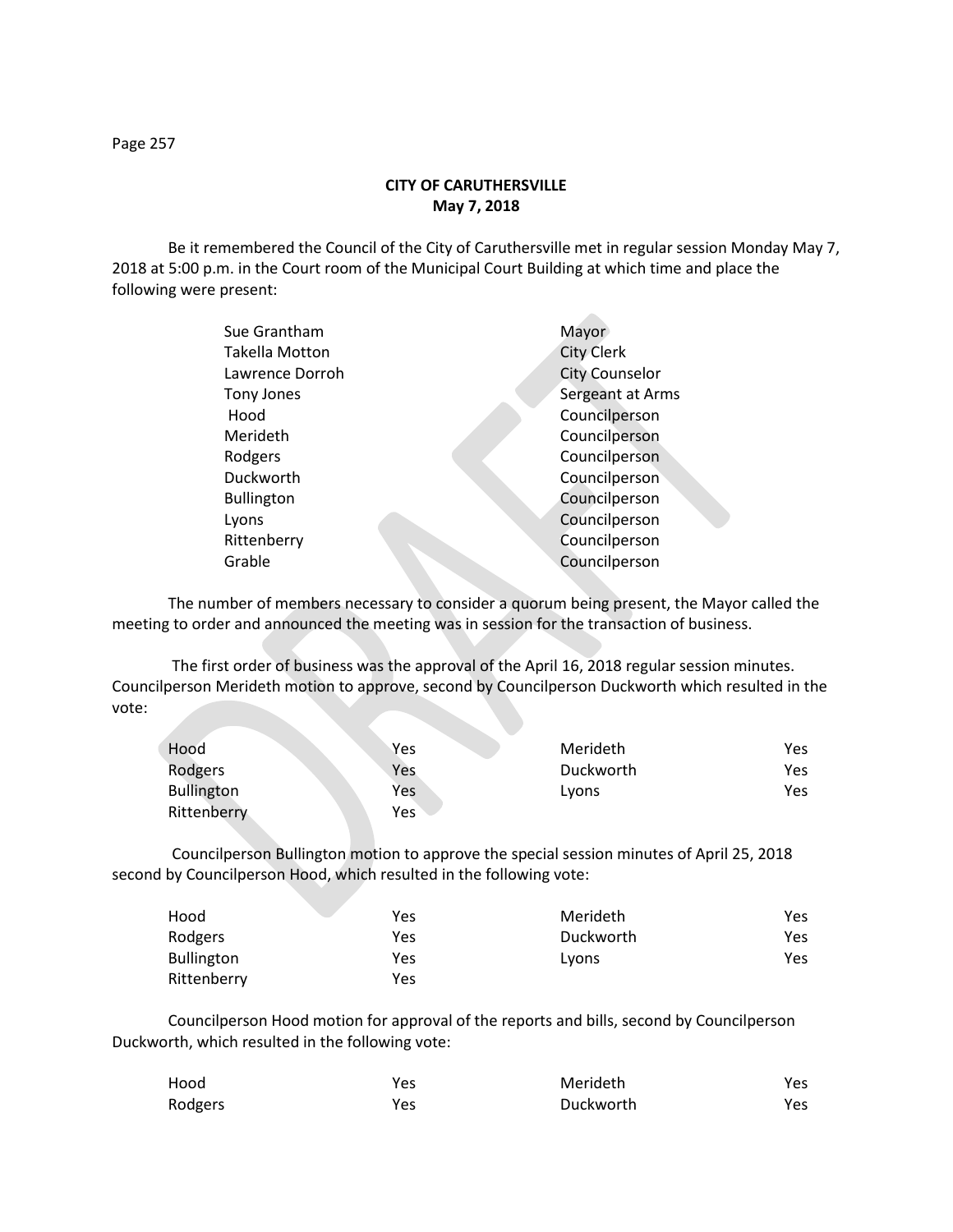| <b>Bullington</b> | Yes | Lyons | Yes |
|-------------------|-----|-------|-----|
| Rittenberry       | Yes |       |     |

Mayor Grantham made reference to Pam Peeler no longer cleaning the court house, and that SG360 Clean had a proposal at minimal cost. The monthly rate would be \$185 per month and the cleaning would take place twice a month as follows: 1. Vacuum carpets and spot shampoo as needed. 2. Polish VCT tile in entry way. 3. Clean windows, restrooms, offices, courtroom, and sanitize all areas. SG360 Clean will provide all labor, small equipment, and consumables needed, such as toilet paper, chemicals, and paper towels. Councilperson Merideth motion for approval, second by Councilperson Duckworth, which resulted in the following vote:

| Hood              | Yes        | Merideth  | Yes |
|-------------------|------------|-----------|-----|
| Rodgers           | Yes        | Duckworth | Yes |
| <b>Bullington</b> | <b>Yes</b> | Lyons     | Yes |
| Rittenberry       | Yes        |           |     |

Mayor Grantham made nomination for Don Grable as Councilperson for Ward III. Councilperson Rodgers motion for approval of appointment, second by Councilperson Bullington, and the motion carried unanimously. The oath of office was administered by the City Clerk.

The next nominations for appointments are as follows: City Clerk/ Takella Motton, Court Clerk/Nyoka Rushing, City Counselor and Prosecuting City Attorney/Lawrence Dorroh, Municipal Judge/Mike Hazel, City Engineer/John Chittenden, Building Commissioner/John Ferguson. The Department heads are as follows: Fire Chief/Charlie Jones, Waste Water Manager/Paul Shaw, Street & Sanitation, Building Inspector/Terry Rushing, Code Enforcement/ Sonya Fuller, and Parks & Recreation Director/Wesley Deere. Councilperson Duckworth motion for approval, second by Councilperson Hood, which resulted in the following vote:

| Hood              | Yes | Merideth  | Yes |
|-------------------|-----|-----------|-----|
| Rodgers           | Yes | Duckworth | Yes |
| <b>Bullington</b> | Yes | Lyons     | Yes |
| Rittenberry       | Yes | Grable    | Yes |

The following are the Boards and Commissions nominations for appointments.

| Tree Board         | Cemetery Board      | Airport Board               |
|--------------------|---------------------|-----------------------------|
| Jane Ellen Lazenby | Polly Lunceford     | Glenn Haynes                |
| Cathy Clark        | Sandra Hooker       | John Ferguson               |
| Martha Fowlkes     | Katherine Parkinson | Chris Cobb                  |
| Karen Meeks        | Melissa McClain     | Dick Reade                  |
| John Buchanan      | Luther Robinson     | Fred Czerwonka              |
|                    |                     | Ex Officio/Josh Rittenberry |

| Planning & Zoning Board of Commission |                |                        |  |  |
|---------------------------------------|----------------|------------------------|--|--|
| John Ferguson                         | Mike Trainor   | <b>Steve Motton</b>    |  |  |
| <b>Dustin Price</b>                   | Christina Wade | Tom Tidwell            |  |  |
| Lisa Curtis                           | Barry Gilmore  | Ex Officio/Johnny Hood |  |  |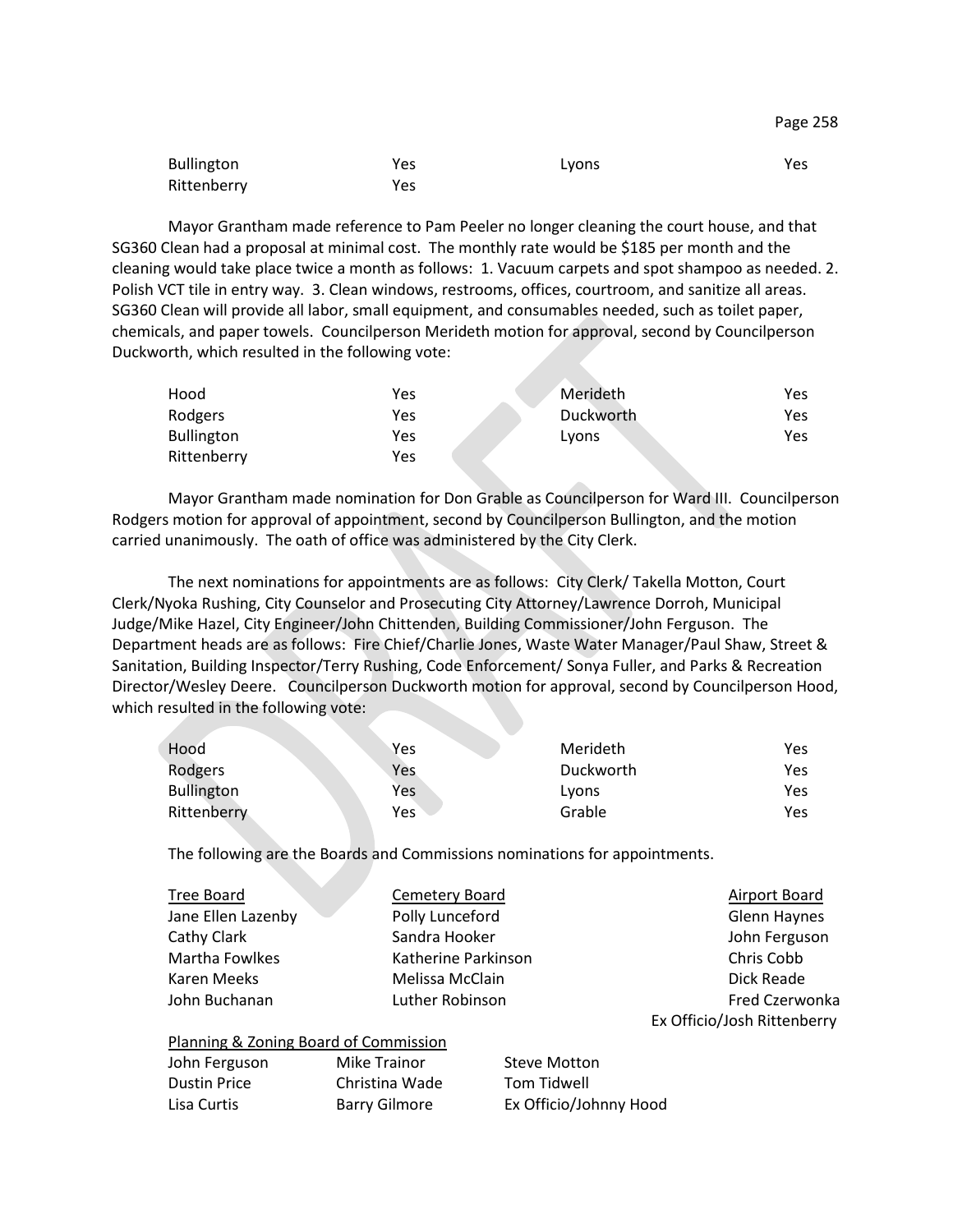## Page 259

| Parks & Recreation     | Library Board        |
|------------------------|----------------------|
| <b>Charles Davis</b>   | Karen Clayton        |
| <b>Steve Rodgers</b>   | <b>Terri Callens</b> |
| Trina Hollomon         | Jock Grantham        |
| <b>Thomas Guest</b>    | <b>Ewanda Young</b>  |
| <b>Michael Buttrom</b> | Wenlan Reno          |
| Lemira Parks           | Sally Fisher         |
| Jessica Rose           | Paige Gillock        |
| Ronda Gilmore          | Shandre Isabel       |
| Jimmy Jackson          | <b>Betty Toles</b>   |

**Board of Adjustments** Harlan Crayne John Ferguson Lancy Mansfield Crystal Fugate Kelly Smith

Councilperson Bullington made motion to accept appointments, second by Councilperson Merideth, which resulted in the following vote:

| Hood              | Yes | Merideth  | Yes     |
|-------------------|-----|-----------|---------|
| Rodgers           | Yes | Duckworth | Yes     |
| <b>Bullington</b> | Yes | Lyons     | Abstain |
| Rittenberry       | Yes | Grable    | Yes     |

Mayor Grantham's appointments for Council committees are as follows:

| Finance          | <b>Street &amp; Sanitation</b> | Insurance              |
|------------------|--------------------------------|------------------------|
| J. J. Bullington | Matt Duckworth                 | Josh Rittenberry       |
| Johnny Hood      | <b>Barbara Rodgers</b>         | J. J. Bullington       |
| Jimmy Lyons      | Don Grable                     | Jimmy Lyons            |
| Josh Rittenberry | <b>B. T. Merideth</b>          | <b>Barbara Rodgers</b> |
|                  |                                |                        |
|                  |                                |                        |
| Police & Fire    |                                | Water & Sewer          |
| Johnny Hood      |                                | B. T. Merideth         |
| Jimmy Lyons      |                                | Don Grable             |

Matt Duckworth **Barbara Rodgers Barbara Rodgers Barbara Rodgers** Don Grable Matt Duckworth Matt Duckworth

Doug McDowell addressed the Council about the City's financial position being in dire straits. The City has 20 separate funds 12 of them are Special funds which are self-sustaining such as bonds, which cannot be spent and special project funds from Sales Tax and Sales Tax Capital Improvement. There are 8 funds that are of concern, and within a 3 year period they have go down as follows: the General fund 100%, Street Fund 100%, Cemetery Fund 42%, Library Fund no fund balance, Sanitary Fund 62%, Economic Development Fund 100%, Water Fund 67%, and Sewer Fund 100%. There has been deficit spending in the first 6 months of this fiscal year by \$520,000 by these same funds. The General Fund which is the largest has 8 departments, and the percentage of spending is as follows: Administration 13%, Police 45%, Fire 13-14%, Humane 2.5-3%, Recreation 22%, Maintenance < 1%, Infrastructure <1%, and Municipal Court 4%. The General Fund revenues are as follows: Gaming Tax 60%, Franchise Tax 17%, Property Tax 10%, Housing/School Police Reimbursement 5%, Recreation Admission 3%, Municipal Court Fines 2%, and all other 3%. The General Fund expenditures are as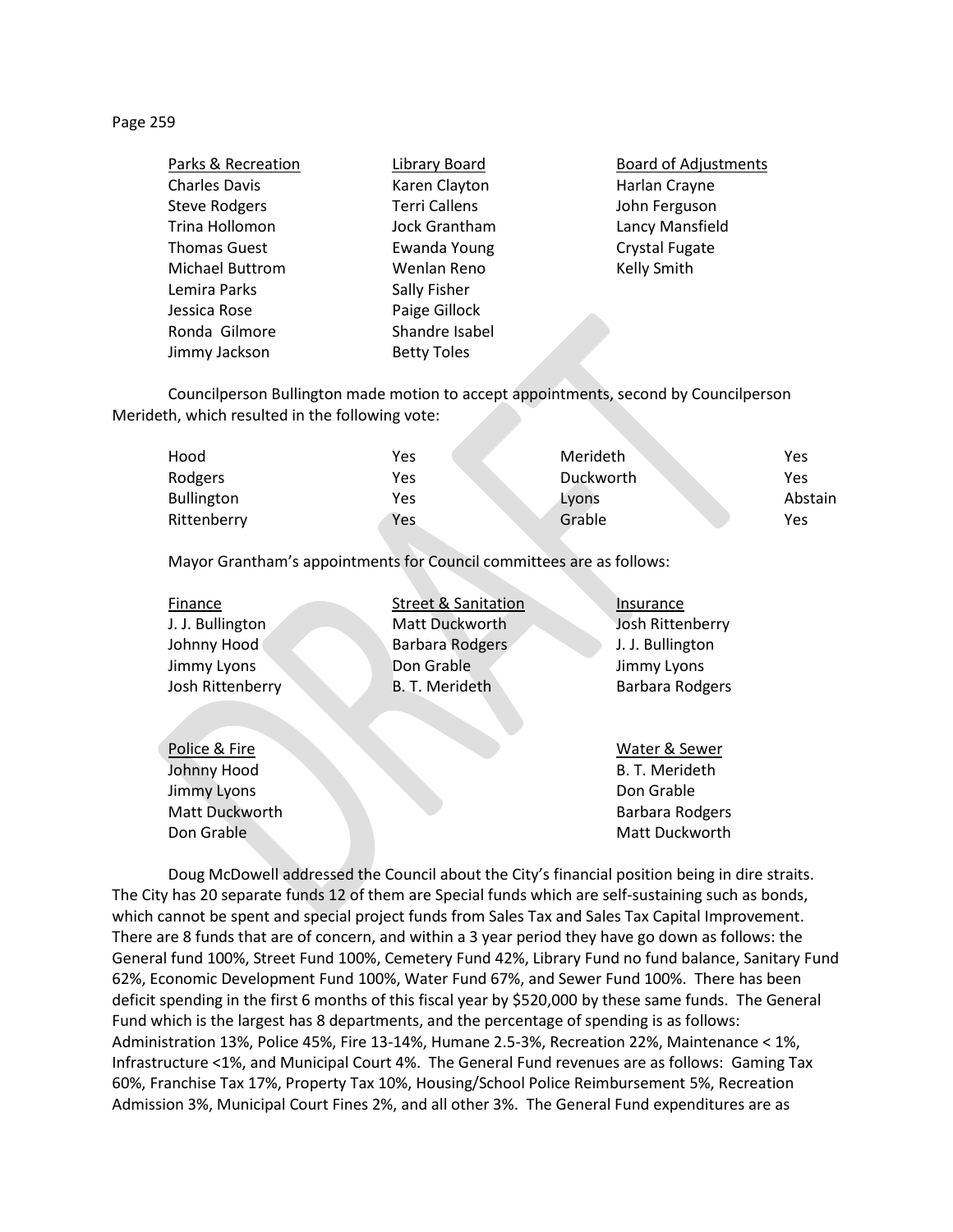follows: Salaries and Benefits 63%, Equipment Maintenance and Supplies 9%, Insurance (Property and Casualty) 7%, Utilities and Telephone 6%, and all other (<3% each) 15%. One third of every fund and almost two thirds of the General Fund goes towards salaries and benefits. Overtime is an issue, may have to look at getting part time help instead of paying over time for those with high salaries. The City's vendor expenses for the last 3 years are at \$2,507,433.08. The City may need to look at renegotiating its contract with AT&T, may have to cut back on mowing City properties or getting reimbursed for residents' properties that are mowed; there may have to be a rate increase for the trash service. As far as the chemicals for the Water department, should consider buying in bulk to get discounts, secure the product, and have inventory control. Property tax collections as of December 31 for the last 2 years are about half of what they were in previous years, in part by timeliness of deposits. Other general fund items to watch are Permits and Fees, Fire Protection Fees, Humane Shelter Fees, and Surplus Property Fees. Doug McDowell stated that there were two ways to improve the City's financial position; increase revenues or decrease expenditures. McDowell commended the City on changing the health care plan providers; he has clients that have had to go as drastic as only providing 50% coverage with \$5,000 and \$6,000 deductibles. The City also may want to consider a scanning system for the Recreation Center to prevent people just from walking in, and a better system of billing. McDowell suggested that as far as expenses, the Council shouldn't be put on the spot for approving expenditures without it coming before the Finance Committee first for whatever amount they decide upon. There also should be a check of fund balances on the accounts to make sure they're not overdrawn.

Police report; Tony Jones reported that Matthew Vincent could go through a K9 training course with expenses being paid with his GI bill for the dog and training. The equipment at \$4,036.25 and lodging for the 8 weeks could be paid through Asset Forfeiture. Upon discussion about the influx of drugs and how the K9 would be used, Counselor Dorroh pointed out that Asset Forfeiture could only be used for specific items. Councilperson Duckworth motion for approval, second by Councilperson Rodgers which resulted in the following vote:

| Hood              | Yes | Merideth  | Yes |
|-------------------|-----|-----------|-----|
| Rodgers           | Yes | Duckworth | Yes |
| <b>Bullington</b> | No  | Lyons     | Yes |
| Rittenberry       | Yes | Grable    | Yes |

Chief Jones nominations for appointments are as follows: Jerry Hudgens/Assistant Chief, Terry Privett/Captain and Investigator, Jeremy Darnell/Lieutenant, Chris Thacker/Lieutenant, Paul Meacham/Sergeant, James Beaver/Corporal, David Ward/Corporal, Jazzma Thompson/Patrolman, Matthew Vincent/Patrolman, Kaleb Johnson/Patrolman, Dustin Fitzwater/Patrolman, Shane Wiseman/Patrolman, Rodney Jackson/Patrolman, and Jerry Hudgens Jr./Patrolman. Councilperson Rittenberry motion for approval, second by Councilperson Rodgers, which resulted in the following vote:

| Hood              | Yes | Merideth  | Yes |
|-------------------|-----|-----------|-----|
| Rodgers           | Yes | Duckworth | Yes |
| <b>Bullington</b> | Yes | Lyons     | Yes |
| Rittenberry       | Yes | Grable    | Yes |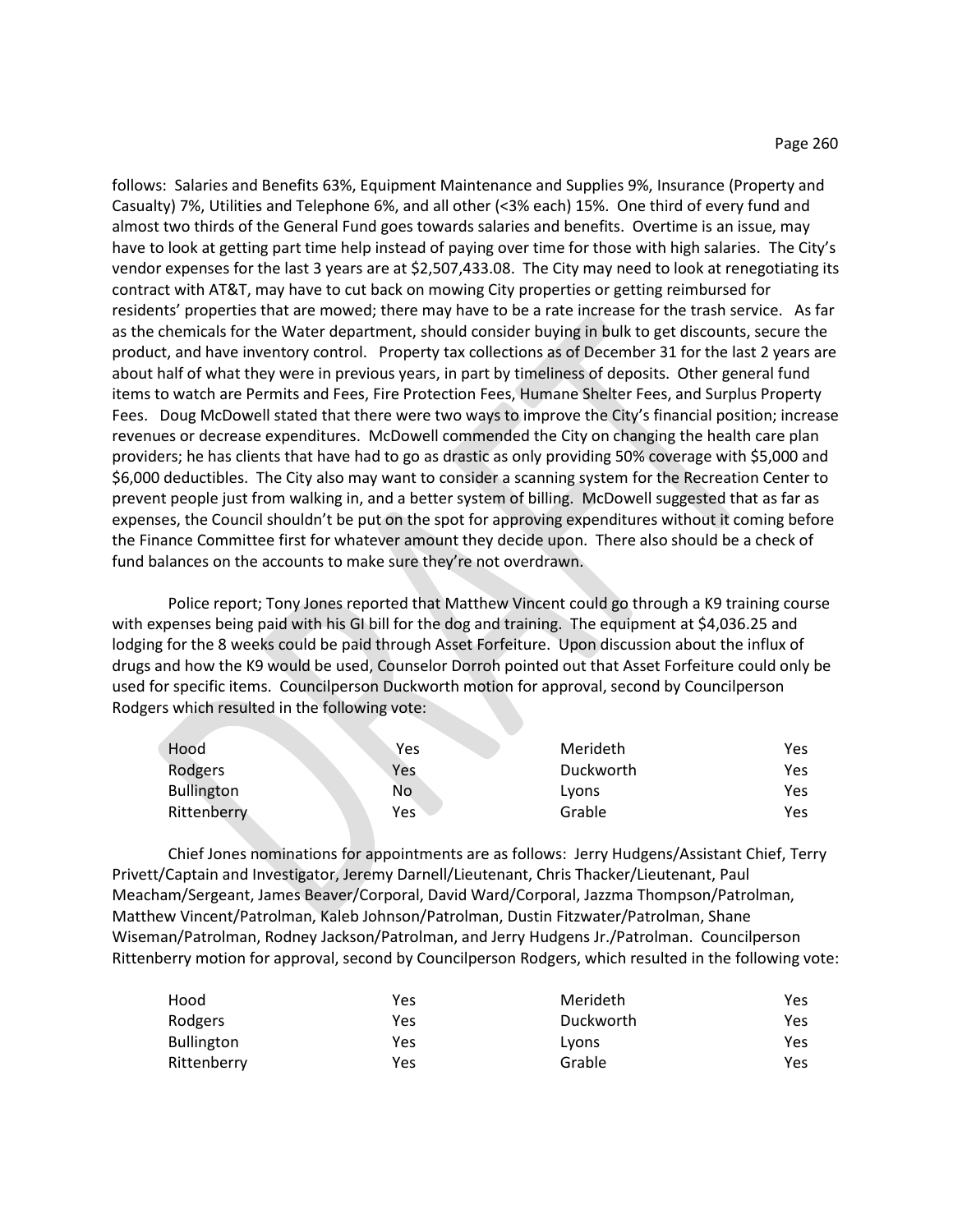## Page 261

Fire report; Chief Charlie Jones recommendations for appointments are as follows: Mike Wright/Assistant Chief, Richard Lee/Captain, Lynn Moss/Lieutenant, Kevin Curtis/Lieutenant, Charlie Jones/Engineer, Jim Lyons/Engineer, James Rushing/ Engineer, Kevin Curtis/Engineer, Ron Warren/Firefighter II, Randy Guest/Firefighter II, Tony Smith/Firefighter II, Ricky Floyd/Firefighter II, Terry Rushing/Firefighter II, Jerry Hudgens/Firefighter II, Tina Cook/Firefighter II, Paul Shaw/Firefighter II, Tommy Halford/Firefighter II, Troy Meales/Firefighter I, Jess Cagle/Firefighter, Terry Privett/ Firefighter, Michael Coleman/Firefighter, B. T. Merideth/Firefighter, Thomas Guest/Firefighter, Brian Shelton/Firefighter, and Jerry Hudgens Jr./Firefighter. Councilperson Duckworth motion to accept appointments, second by Councilperson Hood, which resulted in the following vote:

| Hood              | Yes | Merideth  | Abstain |
|-------------------|-----|-----------|---------|
| Rodgers           | Yes | Duckworth | Yes     |
| <b>Bullington</b> | Yes | Lyons     | Abstain |
| Rittenberry       | Yes | Grable    | Yes     |

Fire Calls from April 20, 2018 through May 7, 2018 are as follows: 4/20/18; Vehicle fire on I55/412, 4/20/18; Grass fire in ditch on Route U, 4/21/18; Mutual request for structure fire in Kennett, 4/21/18; Fire alarm sounding on Broadway, 4/22/18; Smoke alarm sounding at East Haven, 4/23/18;Fire Alarm sounding on Lincoln,  $4/24/18$ ; Vehicle fire with moderate damage on  $12<sup>th</sup>$  and Jefferson,  $4/24/18$ ; Pan left unattended on cooktop stove with minor damage on Adams, 4/30/18; 18 Wheeler on fire with smoke and water damage on County Rd 518, 5/1/18; Fire alarm sounding at Cotton Warehouse, 5/4/18; Small trash fire on E. 13t St. The training session for April was Firefighting Hazards, Mayday Calls, and Training in a Smoke Filled Room with Entanglement. Ed Woods with Woods Service conducted the preventive maintenance and pump testing on all four pumpers for ISO certification, with all passing. A fireworks display will be held after the Graduation Ceremonies at Hopke Field on Thursday May 10, 2018. Firefighters will be present to discharge the fireworks.

Water & Sewer report; Paul Shaw reported that the Waste Water department has a truck which is surplus property that needed to be put out for bids. Councilperson Bullington motion for approval, second by Councilperson Rittenberry, which resulted in the following vote:

| Hood        | Yes | Merideth  | Yes |
|-------------|-----|-----------|-----|
| Rodgers     | Yes | Duckworth | Yes |
| Bullington  | Yes | Lyons     | Yes |
| Rittenberry | Yes | Grable    | Yes |

Paul Shaw made nominations for appointments as follows: James Elliot/Water Superintendent, Richard Lee/Waste Water Superintendent, and Virginia Glass/Bookkeeper. Councilperson Hood motion for approval, second by Councilperson Bullington, which resulted in the following vote:

| Hood              | Yes | Merideth  | Yes |
|-------------------|-----|-----------|-----|
| Rodgers           | Yes | Duckworth | Yes |
| <b>Bullington</b> | Yes | Lyons     | Yes |
| Rittenberry       | Yes | Grable    | Yes |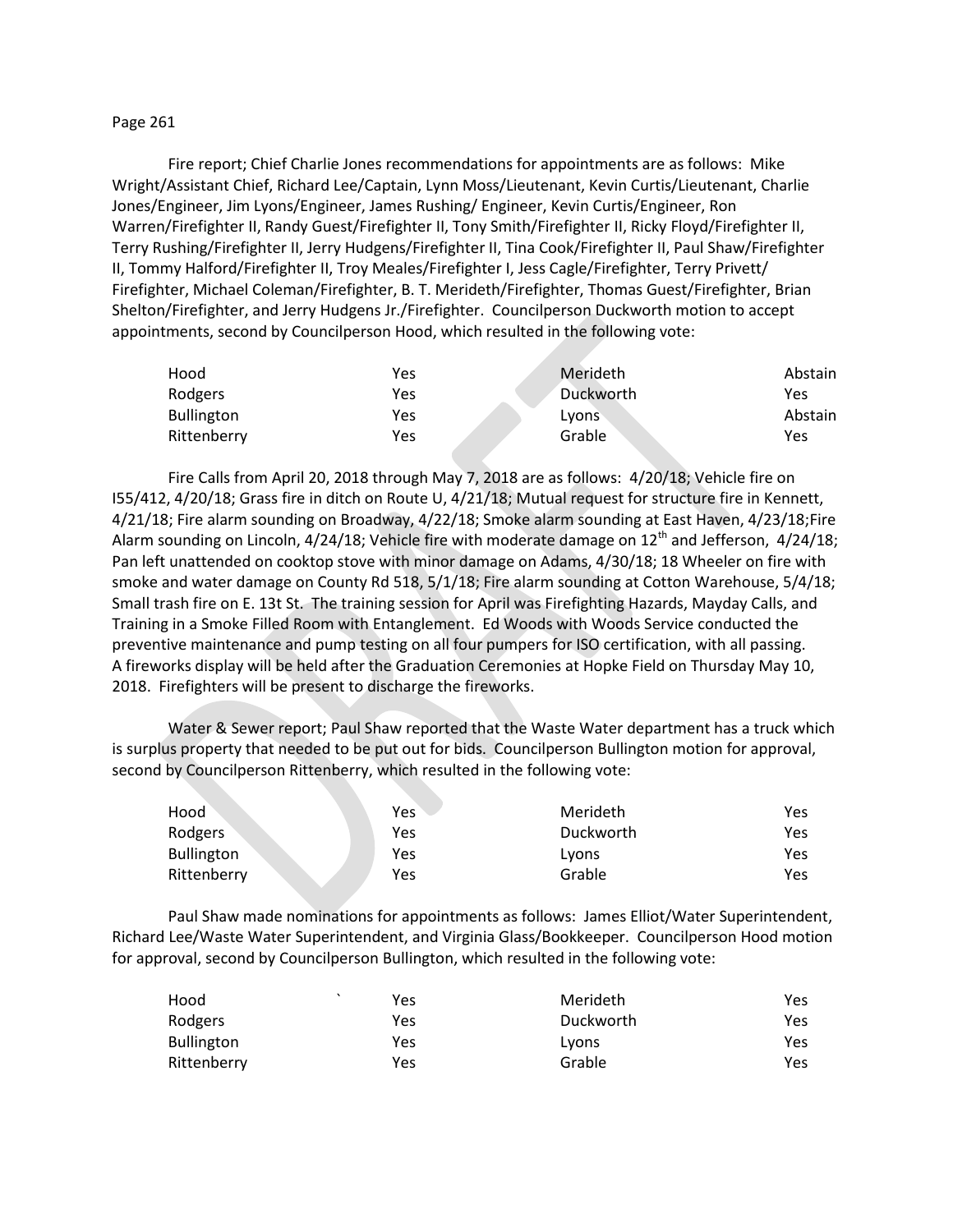John Chittenden, City Engineer addressed the Council about the waste water system. There are things that need immediate attention and other things that can be worked out over a period of time. The disinfection system is of immediate need, which is required by permit, and September 2019 is the deadline, a task that most dischargers will not make, but are working towards it. There's also a need for a sludge application vehicle, the plant cannot operate effectively without it. Waste Water needs a UV system and grit has to be cleaned out of the oxidation ditches. The Water Plant on 3<sup>rd</sup> St. needs to be up and running, the one Water Plant is at a vulnerable position being just the one Water plant. The money that needs to be spent on the Sewer for phase 1 is 2 million dollars. The money that is needed to be spent at the Water Treatment Plant to be back up for service is \$300,000. The money would have to come from a rate increase or a tax rate. The City's water and sewer rates are too low for benchmarks for grants, which is usually 2 percent of the median income. To maintain the sewers, lift stations need to be rebuilt, and leaks need to be fixed. The sum total for everything is 10 million dollars. If a half cent economic development sales tax is passed it can be spent on almost anything that's for the improvement of a community. If there's a rate increase of \$3.20 a month from Water & Sewer in addition, then Phase 1 can be obtained and the second Water Plant can be up and running. Counselor Dorroh will have a draft of an ordinance by the next meeting for the sales tax proposal. John Chittenden will be coming back to meet with the Finance Committee with a more comprehensive plan for the City's waste water system.

Street & Sanitation/Airport/Building Inspector; Terry Rushing reporting on the normal everyday functions of picking up limbs and debris. The Spring Cleanup will end May 11, 2018, and the pickup of leaves and debris will continue as usual. Several potholes have been filled, and there are a lot more that has to be filled. The department has continued running the tractor cutting tall grass, flag poles have been repaired at the riverfront and Veterans Park. The pavilion ceiling was repaired at the riverfront, and all the lights on the riverfront were changed to LED by Ameren. The hydraulic system on one of the trucks went out and was sent for repairs in Dyersburg, and the lease equipment will be coming in soon.

Code Enforcement; Sonya Fuller reported sending out 14 letters to abate the nuisance, and is currently working on 26 more. She has been talking to rental property owners letting them know that they are responsible for their properties. Ms. Fuller has also been passing out flyers letting residents know that there's a way they can get rid of their derelict cars and they can get from \$100 to \$300. Residents will be in code violation if they don't get rid of the derelict vehicles, and will be fined. She would also like to look at having another city wide cleanup with an emphasis on residents cleaning up their alleys. Ms. Fuller stated that by the end of the month a lot of vegetation should be rectified, and would like to reiterate that it's a 2 week process in abating a nuisance. Councilperson Rodgers inquired about the house on East  $18^{th}$  St. that has been there for years that need to be demolished and a house on East 5<sup>th</sup> St. that's a burn out. Terry Rushing response was that he could do the demolition if he had a new truck to haul off the material. Councilperson Rodgers stated that there were houses on the list that hadn't been taken down but other properties had been taken care of ahead of the ones on the list. There was talk about taking out bids for demolishing houses or letting someone demolish for the materials. Terry Rushing stated that once the truck is repaired that the houses could be demolished and hauled off which is a 2 day process. The Fire and Police departments along with the other hosts of the Safety for Kids event was commended on their good works.

Park & Recreation/Armory; Wes Deere stated that he knew that the Recreation Center was a luxury that you have to have clean water and safety. They're trying to address the walk-ins and putting